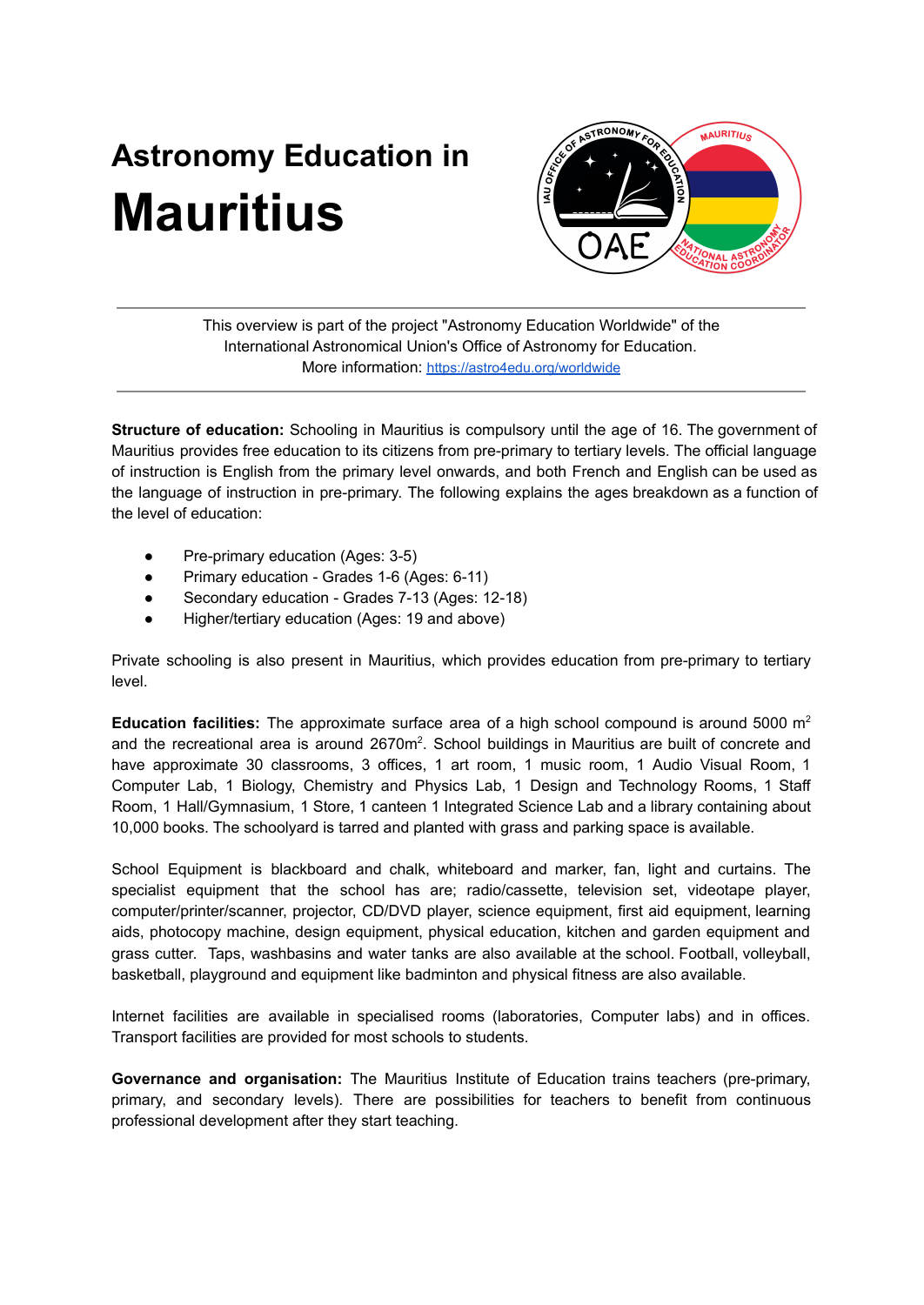**Teacher Training:** The Ministry of Education is responsible for the curriculum, and the Mauritius Institute of Education develops the curriculum. The Ministry of Education and Human Resources runs all the education facilities in Mauritius, with the exception of the University.

**Astronomy in the curriculum:** Astronomy does not appear as a stand-alone subject, and however, astronomy is covered at various levels in the education curricula. For the public schools, the breakdown is as follows:

# **PRIMARY LEVEL**

# ● **Grade 6 Science**

Expected Learning Outcomes

At the end of Grade 6, pupils are expected to

- show simple understanding of the Sun, Earth and Moon;
- recognise the regular movements of Earth (rotating and spinning) and Moon;
- explain how Earth's movement causes day and night.

# **SECONDARY LEVEL**

# ● **Grade 7 Science**

Specific Learning Outcome

- Demonstrate understanding of light-years for expressing distance between stars and the Earth;
- Solar system
	- Demonstrate understanding of our solar system, with reference to the Sun, the planets, planetary satellites, comets and asteroids;
	- Discuss a simple model of the solar system (2D and 3D);
	- Draw a labelled diagram of our solar system (Sun and the planets);
	- State basic characteristics of planets in terms of their relative size, their period of orbit around the Sun and any other specific characteristics;
	- Recognise planets in our solar system from their appearance, relative position and size;
	- Recognise the Earth as the only known planet supporting life

#### ● **Grade 9 Science (Physics)**

Specific Learning Outcomes (Light)

- Recognise that stars produce their own light;
- Recognise that planets and moons reflect light received from the Sun.

#### ● **Grades 10-11**

# **(Cambridge Assessment O level Physics - 5054 syllabus, 2022)**

#### **3. Dynamics**

● Candidates should be able to discuss how ideas of circular motion are related to the motion of planets in the solar system

# **8. Energy Sources and Transfer of Energy**

Candidates should be able to (e) describe the processes by which energy is converted from one form to another, including reference to (3) solar energy (nuclei of atoms in the Sun).

# **26. Radioactivity**

Candidates should be able to (h) discuss theories of star formation and their energy production by fusion.